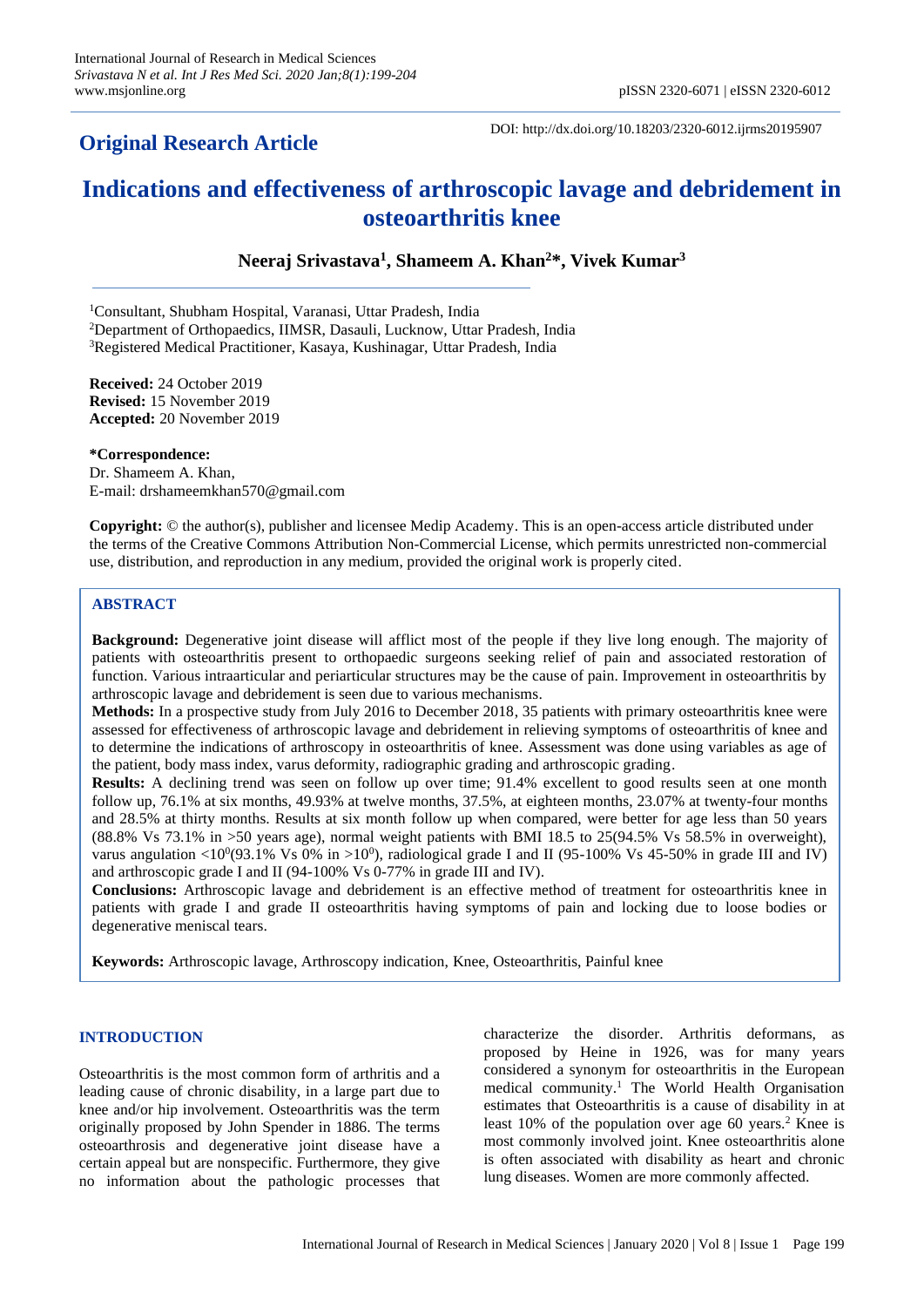Over the twentieth century, the definition of Osteoarthritis has evolved from "hypertrophic arthritis" to the most common current consensus definition: "Osteoarthritis diseases are a result of both mechanical and biological events that destabilize the normal coupling of degradation and synthesis of articular cartilage, chondrocytes, extracellular matrix and subchondral bone.<sup>3</sup> Although they may be initiated by multiple factors including genetic, metabolic, developmental and traumatic; osteoarthritic diseases involve all of the tissues of the diarthrodial joint. Ultimately, Osteoarthritic diseases are manifested by morphological, biochemical, molecular, and biomechanical changes of both cells and matrix which leads to softening, fibrillation, ulceration, loss of articular cartilage, sclerosis and eburnation of subchondral bone, osteophytes and subchondral cysts. When clinically evident, osteoarthritic diseases are characterised by joint pain, tenderness, crepitus, limitations of movements, occasional effusion and variable degrees of inflammation without systemic effects. Diagnostic criteria have been developed for osteoarthritis by Altman et al (1986).<sup>4</sup>

The majority of patients with osteoarthritis present to orthopaedic surgeons seeking relief of pain and associated restoration of function. Despite of extensive understanding of the disease, the exact cause of pain is yet to be found. The various intraarticular and periarticular structures may be the cause of pain which is later confounded by individual psychology. Cartilage itself is aneural but there is rich sensory innervation of other joint tissues. Unmyelinated type C-fibers capable of nociception are sparsely but specifically distributed in the knee. Most are located outside the synovial space; within bone, periosteum, and capsule. Within the joint space, these fibers seem to be confined to the outer rim of the meniscus and through some areas of synovium, particularly if the synovium is inflamed.

Despite decades of study, the relationship of pathology in the subchondral bone to cartilage breakdown in osteoarthritis is still an enigma. Interest in this relationship has increased recently because of observations that: Bone marrow edema may be related to both pain and bone remodeling in osteoarthritis; osteocytes undergo metabolic changes related to bone remodeling and secrete cytokines that stimulate cartilage degeneration; focal osteonecrosis occurs in osteoarthritis, suggesting common mechanisms of disease.

Various mechanisms have been given behind the improvement in osteoarthritis due to arthroscopic lavage and debridement. These beneficial effects may be because of removal of cartilage debris, proliferated synovium, osteophytes, degenerated meniscus, loose bodies and mediators of inflammation such as cytokines, by cooling effect, by adjusting the osmotic pressure of the synovial fluid and pH, by dilution of the degenerative compounds, by disruption of the adhesions and by placebo effect.

## **METHODS**

It was a prospective study done at HIMS, Safedabad, Barabanki, U.P, India from July 2016 to December 2018. Total number of patients in the study was 35. Aim of the study was to assess the effect of arthroscopic lavage and debridement in relieving symptoms of osteoarthritis of knee and to determine the indications of arthroscopy in osteoarthritis of knee.

## *Inclusion criteria*

All patients with primary osteoarthritis knee seeking treatment who were not relieved of their symptoms with conservative management and were not willing to undergo any major surgery were included.

#### *Exclusion criteria*

Patients with secondary osteoarthritis were excluded from study.

A thorough history was taken, and clinical examination was done. Standard anterio-posterior and lateral plain radiographs of the knee were taken, and grading was done by using the Kallgren and Lawrence system into 4 grades.

Patient positioned supine over the operating table, under spinal anesthesia and tourniquet was applied. Parts were scrubbed, painted and draped. With knee flexed 70 degrees the patellar apex palpated, and a longitudinal stab incision is made just lateral to the border of the patellar tendon (anterolateral portal). Similarly, medial side portal was made (anteromedial portal). Following compartments were examined- supra-patellar pouch, medial compartment, medial para-patellar gutter, lateral parapatellar gutter, patellofemoral joint, intercondylar notch, lateral compartment.

Arthroscopic debridement is defined as joint lavage that includes dilution of the concentration of degradative enzymes as well as removal of small, free, mechanically irritating products of chondral, meniscal or synovial degeneration; removal of discrete chondral or osteochondral loose bodies; partial meniscectomy and/or judicious chondroplasty.

After examining the joint, all degenerative tissues were removed. Loose body, if any, were also removed. Menisci and cruciate ligaments were examined. Torn and degenerated fragments were removed, and menisci were balanced. Thorough lavage was given with normal saline; cartilage debris (wear particles, macromolecules) was seen in wash fluid. Skin incision was closed with 2-0 ethilon. Sterile dressing and compression bandage were applied, and tourniquet was deflated. Articular cartilage degeneration was graded according to the Outer bridge's arthroscopic classification.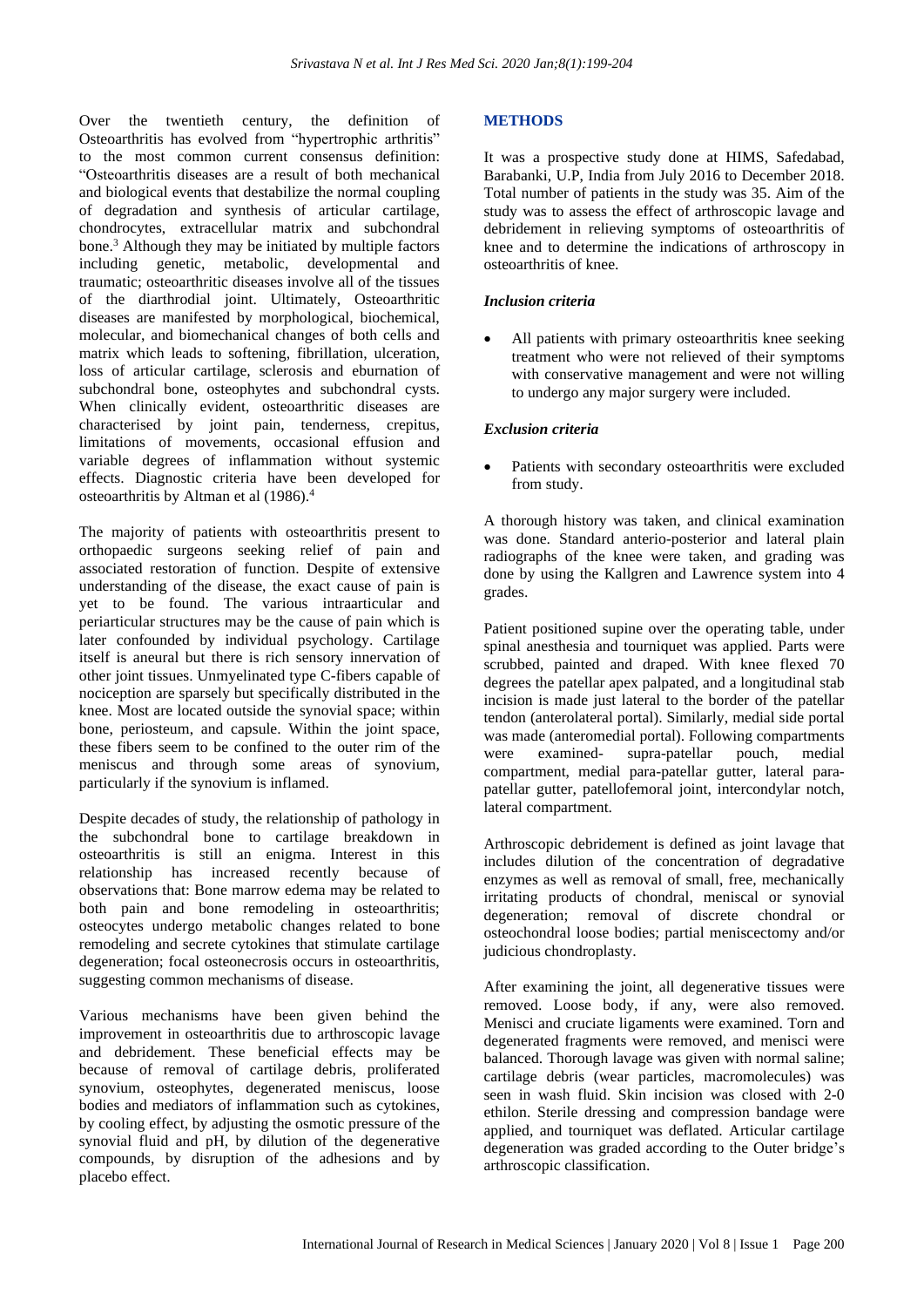Postoperatively, intravenous antibiotics and antiinflammatory drugs were given as a routine. Quadriceps and hamstrings strengthening exercises given from 1st post-operative days, sutures were removed on 10<sup>th</sup> Postoperative day. All patients were followed up at a regular interval of 2 week to 4 weeks for a period of 6 months to 30 months and results were evaluated by using Rationale of the Knee Society Clinical Rating System (Score 100- 80=Excellent,70-79=Good,60-69=Fair and <60=Poor).<sup>5</sup>

#### *Statistical analysis*

Data entry and Statistical analysis were performed using Microsoft Excel and SPSS software, p value less than 0.05 was taken as significant.

#### **RESULTS**

In the present study, out of total 35 patients, 18(51.4%) were males and 17(48.6%) were females, 18 patients (51.4%) were treated for right knee osteoarthritis and 17(48.6%) were treated for left knee, 18 patients (51.4%) were normal (BMI <25) and 17(48.6%) were overweight (BMI>25, 6(17.1%) patients had  $\langle 10^0 \text{ whereas } 29 \rangle$  $(82.9\%)$  had  $>10^0$  of varus angulations of knee, 4(11.4%) patients had radiological grade I, 18(51.4%) had grade II, 9(25.7%) had grade III and 4(11.4%) had grade IV osteoarthritis. Loose bodies in knee joint were present in 10(28.6%) patients. Meniscal tear was present in 16 (45.7%) patients, 1(2.9%) patient had arthroscopic grade I, 17(48.6%) had grade II, 13 (37.1%) had grade III and 4 (11.4%) had grade IV.

#### *Assessment*

At 1 month follow up 13(37.1%) patients had excellent, 18 (54.3%) had good and 3 (8.6%) had fair results in total 35 patients.

At 6 months follow up 6(17.1%) patients had excellent, 21(60%) had good, 6(17.1%) had fair and 2(5.7%) had poor results in total 35 patients.

At 12 months follow up 1(4.1%) patients had excellent, 11(45.83%) had good, 7(29.16%) had fair and 5(20.6%) had poor results in total 24 patients.

At 18 months follow up 6(37.5%) patients had good results, 50% had fair and 2(12.5%) had poor results in total 16 patients.

At 24 months follow up 3(23.07%) patients had good, 8(61.53%) had fair and 2(15.38%) had poor results in total 13 patients indicating that results decline with time.

At 30 months follow up 2(28.5 %) patients had good results, 57.14% had fair and 1(14.28%) had poor results in total 7 patients indicating that results further decline with time.

At 6 months follow up the results were evaluated based on the different variables - age of the patient, body mass index, varus deformity, radiographic grading and arthroscopic grading to determine the indications for arthroscopic lavage and debridement for osteoarthritis of the knee joint.

Results in age groups were compared and 88.8% excellent to good results were found in <50 yrs. age group compared to 73.1% in  $>50$  vrs. age group (Figure 1).



#### **Figure 1: Results in age group <50 yrs (n=9) and >50 yrs (n=26) in total of 35 patients at 6 months follow up**  $(\gamma^2 = 6.706, \text{ p value} = 0.082 \text{ Not Significant}).$

Results in normal and overweight patients were compared and 94.5% excellent to good results were found in patients with BMI 18.5-25 and only 58.8% in patients with BMI 25-30 (Figure 2).





Results in normal and malaligned knees were compared and 93.1% excellent to good results were found in  $\langle 10^0$ varus angulation but none had excellent or good result in  $>10^0$  varus angulation (Figure 3).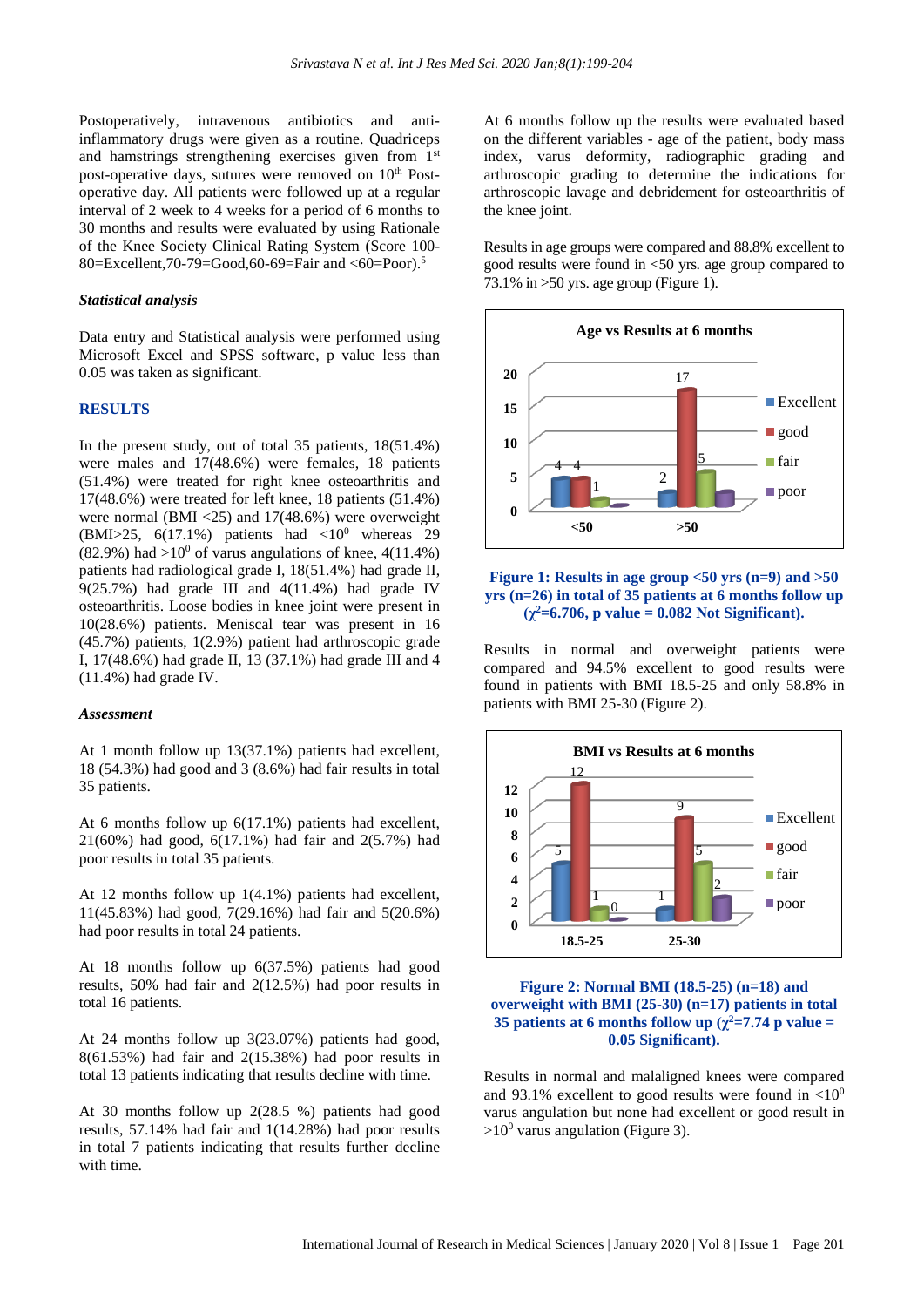





**Figure 4: Radiological grade I (n=4), grade II (n=18), grade III (n=9) and grade IV (n=4) in total of 35 patients**  $(\chi^2 = 17.315, \text{ p value} = 0.044 \text{ Significant}).$ 



#### **Figure 5: Arthroscopic grade I (n= 1), grade II (n=13) and grade IV** ( $n=4$ ) **in total** of 25 **patients** ( $\chi^2 = 30.784$ , **p value <0.001 very highly significant).**

Results were compared according to radiological grades where 100% and 94.5% excellent to good results were found in grade I and grade II respectively but 44.4% and 50% only in grade III and IV each (Figure 4).

Results were also compared according to arthroscopic grades where 100% and 94.1% excellent to good results were found in grade I and grade II respectively but 76.9% and none in grade III and IV each (Figure 5).

## **DISCUSSION**

In this study arthroscopic lavage and debridement was performed for thirty-five patients with primary osteoarthritis knee. The knee joint was carefully examined and then joint lavage was done that includes dilution of the concentration of degradative enzymes as well as removal of small, free, mechanically irritating products of chondral, meniscal or synovial degeneration, we removed discrete chondral or osteochondral loose bodies, did partial meniscectomy, and/or judicious chondroplasty, removing unstable cartilage but taking care not to damage healthy cartilage nor to expose bare bone.

At the end of 6 months 77% of the patient were having significant improvement in their pain and function, 17% of the patients were having some pain relief whereas 5.7% patients were not having improvement. Those patients with poor outcome had severe osteoarthritis and had malaligned knee joint.

Results have been evaluated with variables like Body Mass Index, grade of osteoarthritis, malalignment, condition of the articular cartilage and presence or absence of mechanical irritants.

Gunter Spahn reported the outcome to be better in non-obese and mild to moderate osteoarthritis.<sup>6</sup> Similarly in this study it was seen that patient with normal Body Mass Index have better functional outcome and they are pain free for longer time as compared to obese patients (Figure 2).

Salisburg and Jackson underlined the importance of minimal axial limb malalignment and biomechanical stable joints in achieving good results.<sup>7,8</sup> In this study it was found that patient with malalignment >10 degrees have poor outcome and their pain returns to pre-operative levels within 6 months (Figure 3).

Gross et al, were not able to show significant correlation between pre-operative radiological grading and the outcome.<sup>9</sup> There is significant correlation between these two and patient with grade I or II arthritis do well with the procedure (Figure 4). Patients with grade III arthritis had fair improvement. According to John Richmond arthroscopic knee surgery is beneficial for mild to moderate osteoarthritis (Kallgren-Lawrence grade I and II). $10$ 

Brian Day stated that patients with mechanical irritants such as loose bodies or degenerative meniscal tears are more likely to benefit from arthroscopic lavage and debridement.<sup>11</sup> All the patients who had loose bodies, osteophytes or meniscal tears had excellent to good results after arthroscopic removal of these and lavage (Figure 5). The response is long lasting. This clearly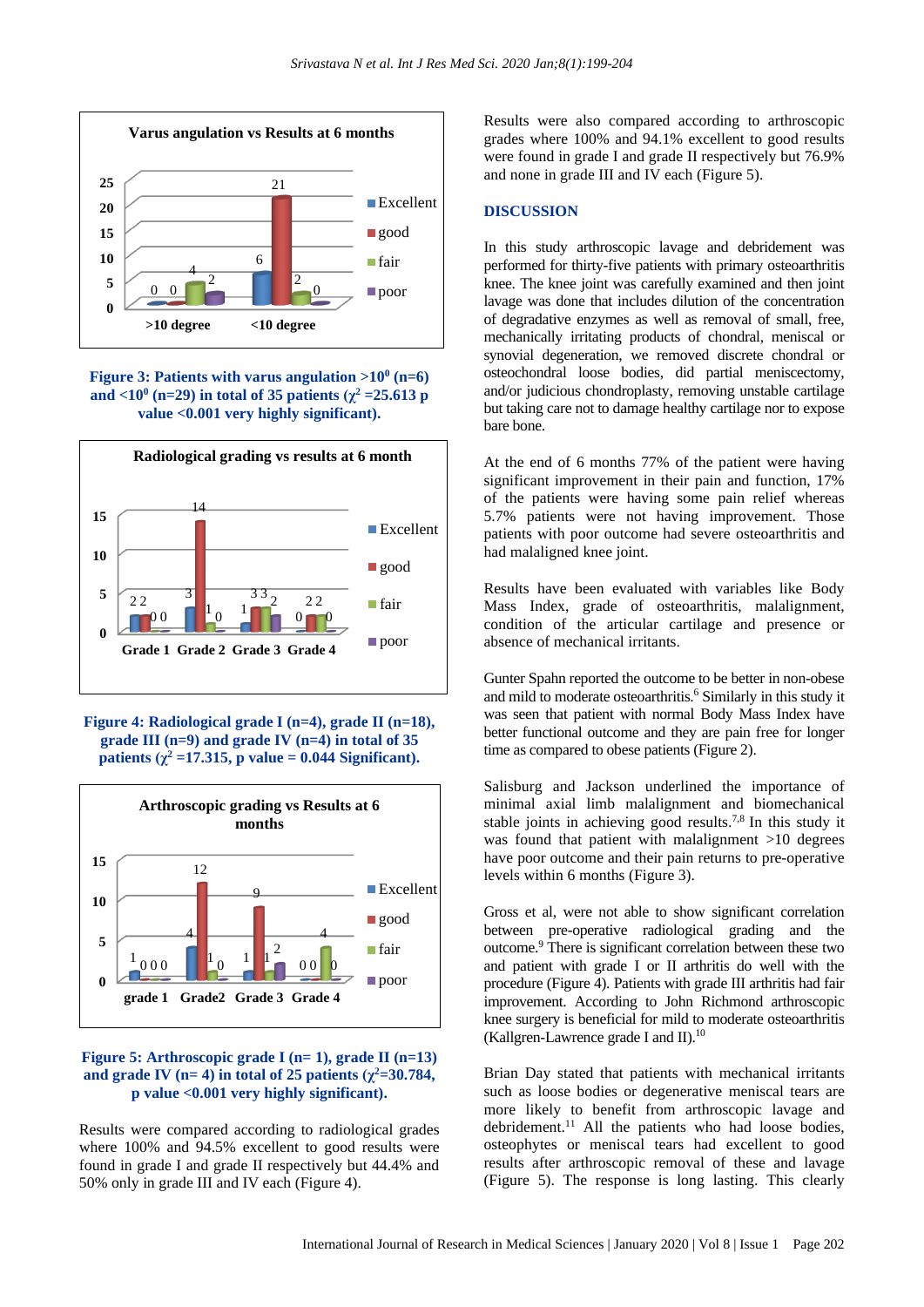shows that in addition to the primary pathology they had additional symptoms of pain, locking and instability due to these mechanical irritants and lavage in addition to the above-mentioned benefits has an additional advantage of removal of these irritants.

Jackson reported that over-debridement leads to poorer functional outcome.<sup>8</sup> It is suggested that the surgeon should be judicious in his debridement. The purpose of this surgical technique is not to restore the cartilage integrity or the lower limb alignment but to remove the intraarticular irritating factors with the purpose to alleviate the knee pain and to slow down the osteoarthritis evolution.

Moseley et al, attributed the success after the procedure to a washout or placebo effect.<sup>12</sup> The weakness of his study resides in the low representative population - most of the patients were males from a Veteran Hospital, and in the absence of information about the meniscal pathology. Author do not agree that the improvement is only subjective because long lasting symptom free outcomes cannot be attributed only to subjective element though subjective component does play a role.

The most important factor in determining success is proper patient selection, and many who have osteoarthritis of the knee will not benefit from arthroscopic debridement. Patients who have end-stage osteoarthritis or severe malalignment and those who do not have mechanical symptoms are unlikely to improve. The important considerations are how effective the treatment is and whether the expected benefits justify the risks, potential complications and cost. An objective analysis of outcome studies in patients who have osteoarthritis of the knee joint clearly shows that properly selected patients will benefit greatly from arthroscopic debridement and many will be saved from the increased morbidity and potential complications of alternative treatments.

Most of the published literature on arthroscopic lavage and debridement for osteoarthritis of the knee joint has comprised retrospective studies. The results vary among different observers and this modality of treatment is still controversial. Currently orthopaedic surgeons have not reached a consensus with regard to which patients should be applied this surgical procedure for the treatment of knee osteoarthritis. Most of the authors report improvement in 50 to 80% individuals, however, as one would expect with the degenerative condition, results deteriorate with time, but many were unable to identify pre-operative factors predicting long term results.

Indications for arthroscopic debridement of the Osteoarthritis knee do exist. This procedure may be even more important in young patients in whom it may buy some time for knee replacement. More so knowledge gained during arthroscopy may be helpful in deciding the future procedure such as high tibial osteotomy or knee replacement.

Decrease of the knee pain level is the most common short- and medium-term result obtained in selected patients by performing debridement arthroscopy for osteoarthritis. Patients must be counselled that in addition to the routine risks of knee arthroscopic surgery and anaesthesia, the results of arthroscopic debridement of the osteoarthritic knee are not entirely predictable, the goals are limited and that their prognosis includes a likely need for future and additional arthritis treatment including a possible need for future reconstructive surgery.

#### **CONCLUSION**

Arthroscopic lavage and debridement are an effective method of treatment for osteoarthritis knee in selected patients. Patients with grade I and grade II osteoarthritis have good results and grade III osteoarthritis have fair results. Patients with normal body mass index have good results. Poor results are seen in knees with mal alignment. Patients with symptoms of pain and locking due to loose bodies or degenerative meniscal tears benefit maximum from arthroscopic lavage and debridement. Arthroscopic debridement should be conservative, removing only fibrillated and scaling fragments of articular cartilage.

*Funding: No funding sources Conflict of interest: None declared Ethical approval: The study was approved by the Institutional Ethics Committee*

#### **REFERENCES**

- 1. Heine J. Über die Arthritis deformans. Virchows Archiv. 1926 Oct 1;260(3):521-663.
- 2. Woolf AD, Pfleger B. Global Economic and Health Care Burden of Musculoskeletal Disease. 2001, World Health Organization. Available at: http://www.boneandjointdecade.org.
- 3. Kuettner KE. Intr In: Kuettner KE, Goldberg VM, eds. Osteoarthritis Disorders. Rosemont, IL, Am Acad Orthopaedic Surg. 1995:11-5.
- 4. Altman R, Asch E, Bloch D, Bole G, Borenstein D, Brandt K, et al. Development of criteria for the classification and reporting of osteoarthritis: classification of osteoarthritis of the knee. Arthritis Rheumatism: Official J Am Coll Rheumatol. 1986 Aug;29(8):1039-49.
- 5. Insall JN, Dorr LD, Scott RD, Scott WN. Rationale of the Knee Society clinical rating system. Clin Orthop Relat Res. 1989 Nov 1;248(248):13-4.
- 6. Spahn G, Mückley T, Kahl E, Hofmann GO. Factors affecting the outcome of arthroscopy in medialcompartment osteoarthritis of the knee. Arthro: J Arthroscopic Related Surg. 2006 Nov 1;22(11):1233-40.
- 7. Salisbury RB, Nottage WM, Gardner VA. The effect of alignment on results in arthroscopic debridement of the degenerative knee. Clini Orthopae Related Res. 1985;(198):268-72.